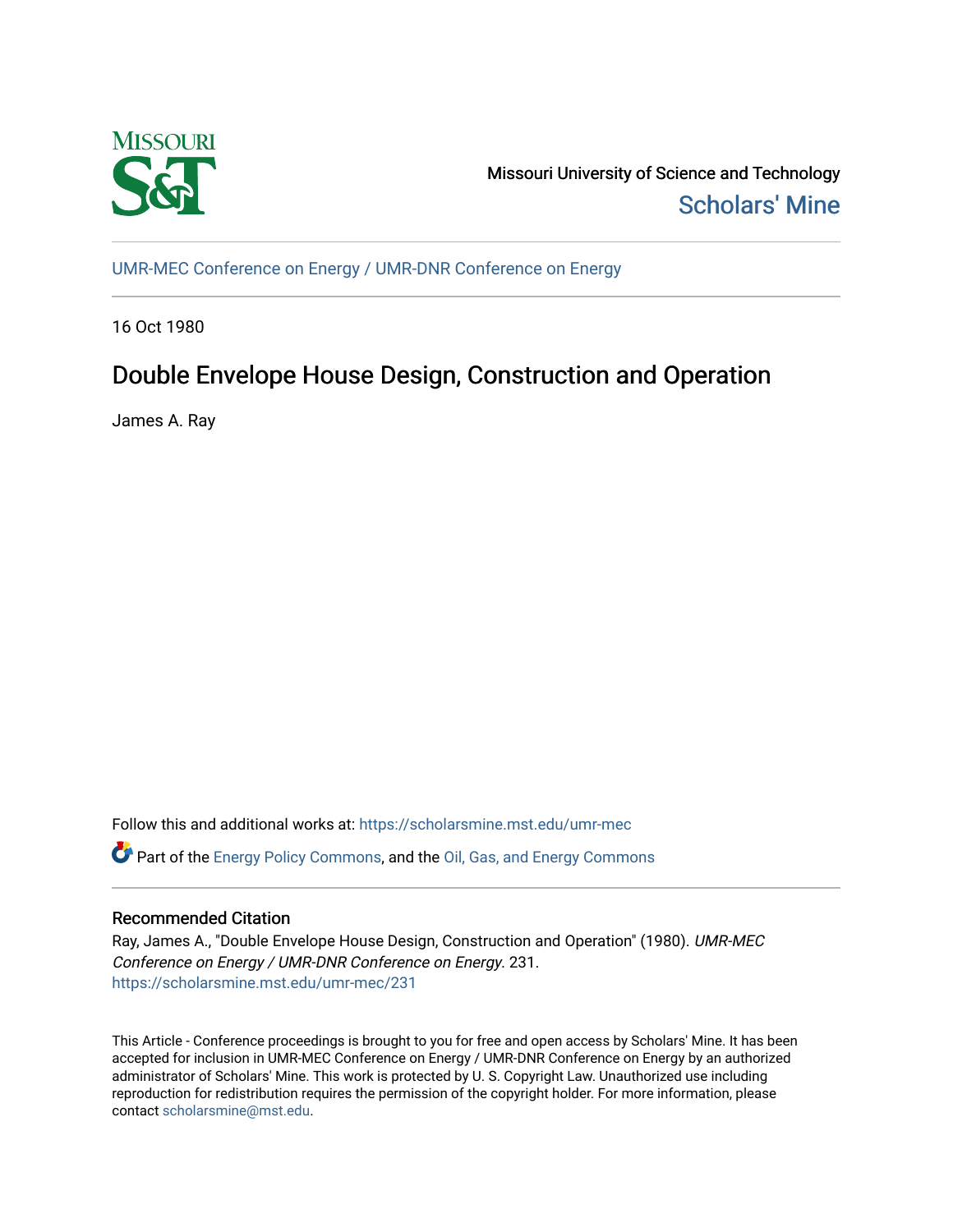**DOUBLE ENVELOPE HOUSE DESIGN, CONSTRUCTION AND OPERATION**

**James A. Ray Ener-Tech, Inc. 1924 Burlewood Dr. St. Louis, MO 63141**

#### **ABSTRACT**

**The double envelope concept of house construction has received recent interest due to claims of performance not backed by analytical or operational data along with questions in code compliance and building costs associated with the construction. This paper provides a compilation of information from around the country including problems and successes and initial review of technical data associated with instrumented projects. Specific information from the Midwest is based on three houses in the St. Louis area which include designs for passive cooling and heating with alternative energy sources for backup.**

#### **1. INTRODUCTION**

**The design of energy conservation houses has evolved through a process of improved insulation and weatherstripping, active solar systems, passive solar design, hybrid solar designs, and earth contact. Although effective results have evolved; the costs, complexities and limited introduction into the mass housing market has led to generally slow progress. The latest passive solar designs have provided the building community with an effective method, but they generally ■till have been limited by architectural types, large glazing areas, and severe restrictions on site developement. The newest series, which includes double envelope and Sttperinsulated designs, key toward freedom °f architectural design, reduction in the Peed for solar input due to reduced loads and have provided the builder with a cost effective, mass reproducible, frame constructed house. The double envelope concept uses the Principles of the superinsulated design, but Provides means for earth coupling which can**

**aid in both heating and cooling and retains a multifunctional solar gain area. References 1-6 provide background information on both double envelope and superinsulated designs.**

**2. DOUBLE ENVELOPE CONCEPT**

### **2.1 GENERAL**

**The initial passive design technique was tied toward trying to obtain as much solar radiation as possible when available with mass storage to carry over through cloudy days. Passive cooling was limited to shade and ventilation with evaporative and radiation cooling in low humidity/clear sky areas. Increased insulation and sealing standards were found to be more cost effective to limit the amount of solar gain necessary and its associated storage. The ultimate is defined as a superinsulated house which has some solar gain with no direct storage and no or limited auxiliary heating requirements. Visual appearance and lack of cooling has been the main negatives of this approach due to the minimum number and size of windows to reduce the heat loss. The double envelope**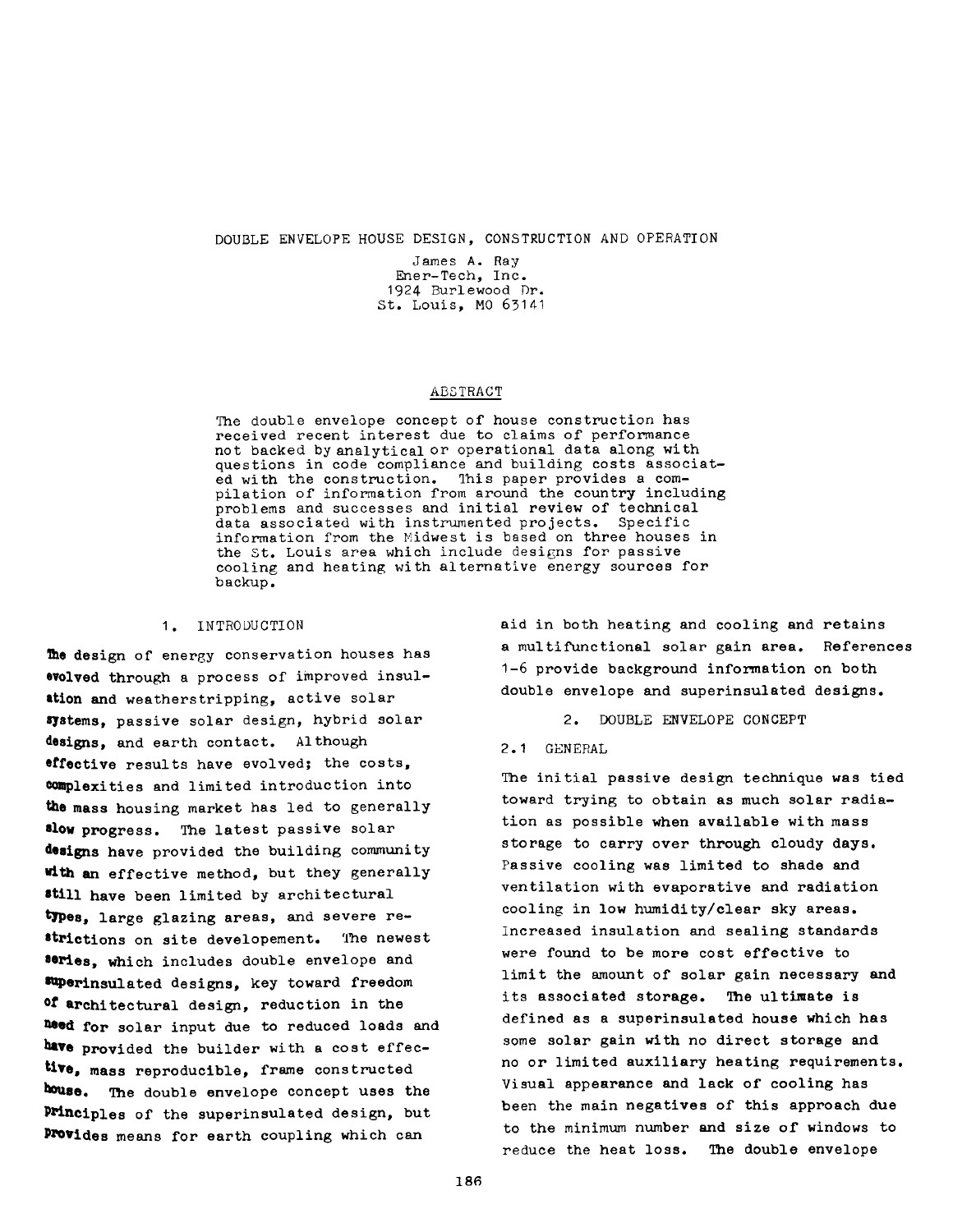**concept utilizes a flow path around the inner living area along with a south face solar gain area. The isolation effect from the outside ambient along with the mass storage in the building materials and sub-grade earth is the principle of the concept. Figures 1 and 2 indicate the general concept of the double envelope design.**



**Flow Around Inner Region**

- **1 Inner Region 2 - Flow Area in North**
- **Wall Area**
- **3 Solar Gain Area**
- **4 Flow Area in Attic Area**
- **5 Flow Area in Sub-Grade Area**
- **6 Ground Level**



**Figure 2 Flow Around Living Area**

- **1 Living Space 2 - Flow Around Living**
- **Space**
- **3 Flow Area in Sub-**
- **Grade Area**
- **4 Solar Gain Area**
- **5 Ground Level**

# **2.2 ADVANTAGES OF THE CONCEPT**

**The double envelope concept stresses a south sunspace, solarium, and/or greenhouse as the solar gain area. This aspect provides an aesthetic and desired feature to the house independent of its solar function. If plants are utilized in the sunspace, some benefit on air quality is achieved. If the loop is in a ceiling/wall plenum, the mean radiant**

**temperature of the surface is much more desirable than a standard frame wall. The coupling with the earth provides for both temperature and humidity control due to the earth and concrete characteristics. For cooling, the earth coupling along with methods to positive ventilate the house by exhausting at the top of the loop provide enhanced characteristics. The concept can be adapted to almost any architectural design using any face for the south solar gain area. The concept seasonally adjusts itself due to its close tie to the earth. This, some benefits of earth contact can be used without going underground. The loop concept by normal functional mode of operation prevents overheating during the peak solar gain periods in the winter heating season. The use of the greenhouse concept allows year round usage without the requirement for auxiliary heat.**

#### **2.3 GENERAL PROBLEMS**

**With all well insulated and sealed houses, ventilation control is a necessity as infiltration no longer serves the purpose. Heat exchangers, earth cooling tubes and other positive forms of energy conserving ventilation must be employed. Due to the passive solar gain design for winter, adequate design considerations must be employed for preventing a summer heat load and possible large losses during the winter nights thru the glazing.**

#### **2.4 DOUBLE ENVELOPE PROBLEMS**

**If the loop is to function purely by convective means, extensive analytical methods must be employed to insure adequate flow. Simple fans can be used to induce flow if necessary. Due to the potential of high humidity situations when coupled with a greenhouse, material selection for the plenum flow area must consider moisture insensitivity. For fire code aspects, a means to fire rate any enclosed plenum with possible fire dampers and smoke detectors should be considered. A summer and winter mode of operation should be included in the design to optimize heating and cooling. Use of north wall windows will require a double window**

**187**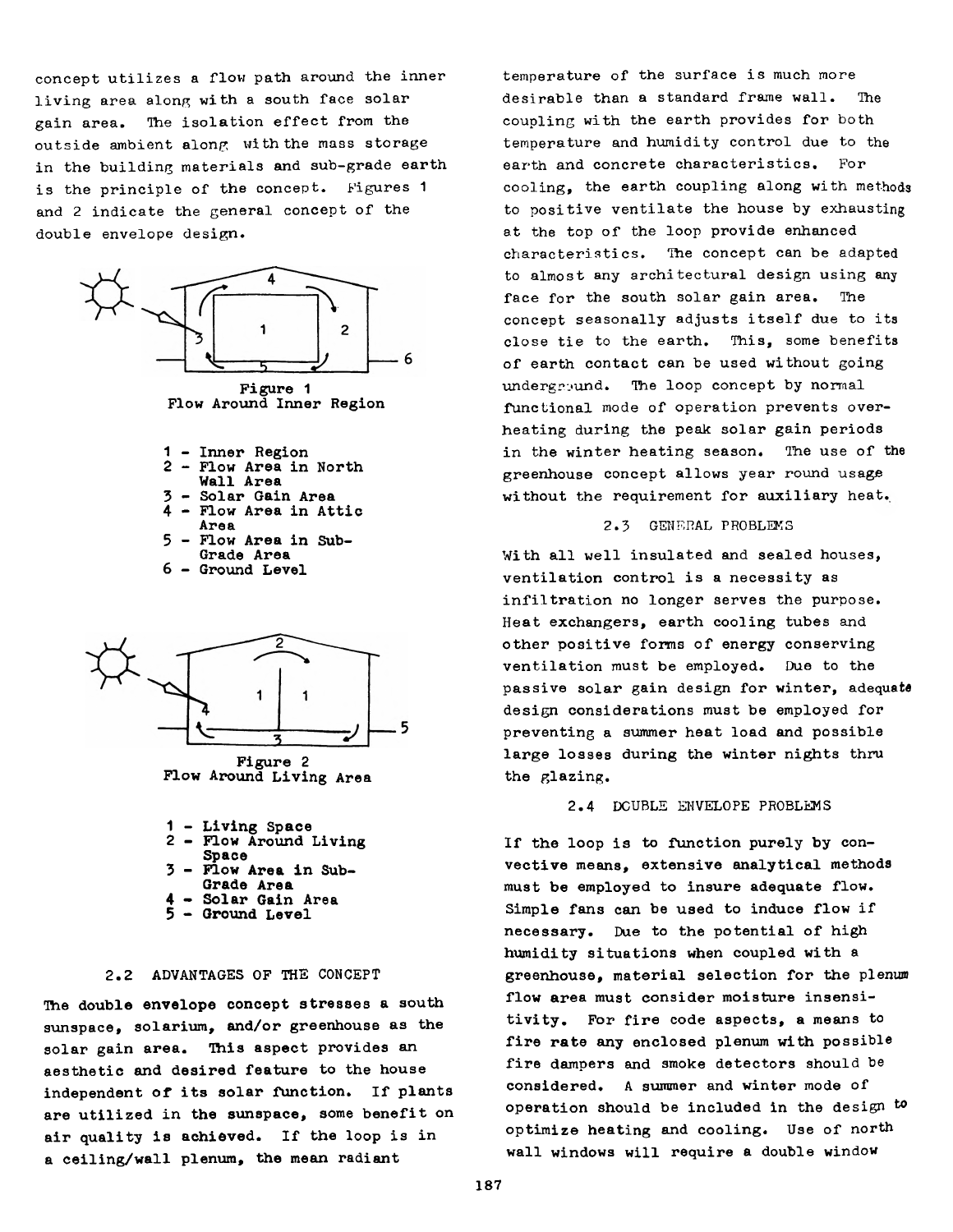**design for the outer and inner walls or a "bridged" structure across the plenum. Typically the outer window in the two window approach will experience fogging during the coldest days due to moist air in the loop.**

#### **3. EXAMPLES**

**Ihe freedom of the envelope concept has evolved into many variations, but the initial impact was a design done by Lee Sorter 3 4 Butler for the Tom Smith residence. after the Smith house was featured in several magazines, including Better Homes and Gardens and Popular Science, the large portion of the first generation of buildings evolved from or copied the Smith design. The St. Louis area has four known envelope houses at the present with two of these basically identical to the Smith design and another one changed primarily for cooling considerations. Figure 3 indicates the most evolved design in that it changed the front second story south glass from a slant installation to vertical and uses north roof peak louvers for summer ventilation. This change is very worthwhile for the St. Louis climate in that cooling bills rival heating bills. Figure 4 indicates a total new design which used multiple methods** 7 **to emphasize the cooling aspects, including vest wall isolation by the garage, mansard roof to provide both 1st and 2nd floor shade control, greenhouse exhausting outside and thru the attic ridge vents during summer operation, ground cooling tubes, louvered shade control device over the slant glass in the greenhouse, isolation and exhausting high humidity areas, stack and cross ventilation design, and airlock entries. These numerous methods for cooling considerations provide the St. Louis design with a different approach** to overall double envelope design. Informa**tion from three of these houses in addition to nationally available data is used for the following specific paragraphs on design, instruction and operation.**

**4. DESIGN**

# **♦•1 GENERAL**

**Even though the double envelope house is termed a solar house, many of the design**





**Figure 4 St. Louis Example 2**

- **1 Inner Region**
- **2 Greenhouse**

3

- **3 Glazed Area**
- **4 Operable Damper**
- **5 Ridge Vent**
- **6 Ground Cooling Tube**
- **7 Basement**
- **8 Operable Windows**

**features are tied to other specific methods of conserving and utilizing natural energy sources. The double envelope design considers energy for daylighting, heating, cooling, and can include hot water heating. The earth influence is touted in double envelope circles with data just now available to assess the actual contribution. The design process for the double envelope is similar to the superinsulated in that maximum use of energy conserving methods are utilized to reduce the load to be manageable by solar, geothermal and interior generated heat sources. The difference in concept over the superinsulated is the asoect of possible improved air**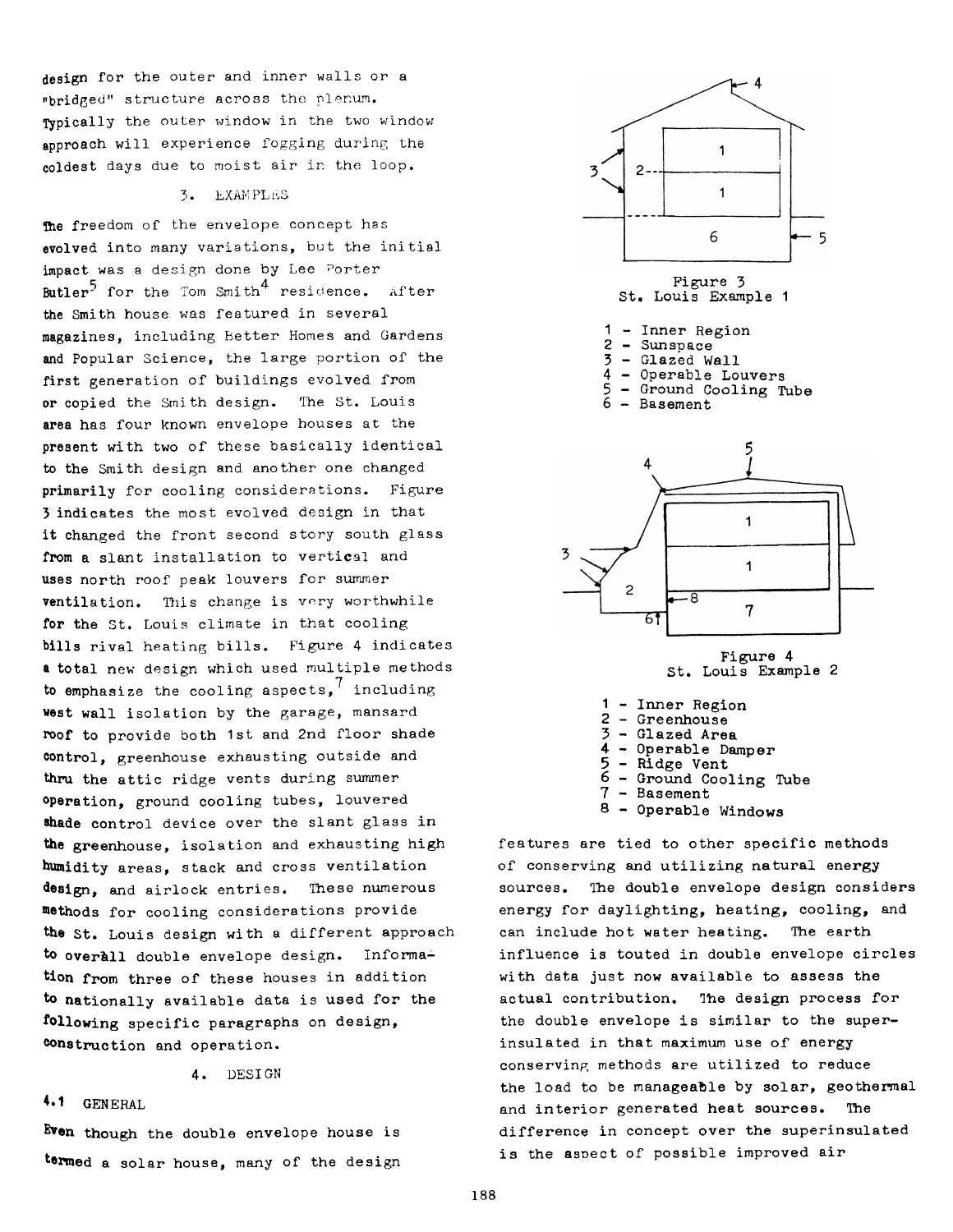**distribution, humidity control, sunspace/greenhouse living feature without an auxilary heating requirement, potential improved cooling characteristics and an earth coupling feature. Both designs offer a large potential for energy savings and comfortable living conditions.**

#### **4.2 LOOP**

**Although the airflow path can be passed thru living space or other defined space areas, a large majority utilize a flow area within a ceiling/wall area. Design considerations for this "plenum" sizing, air flow smoothing, moisture insensitivity, fire rating, and structural regards must be determined. Typically, most first generation air spaces have been on the order of 12 inches in width. Other smaller dimensions have been used with no notable differences in performance. Air flow smoothing has been shown to be a desired trait but not absolute due to the low associated velocities. Moisture insensitive requirements are associated with greenhouse moist air being cooled in the plenum or moisture migration with the lack of vapor barriers. Fire protection means have received the most attention in regard to code acceptance of a vertical enclosed shaft (plenum). Structural design criteria is primarily tied to providing the easiest and most economical method for the plenum construction.**

#### **4.3 GREENHOUSE/SUMSPACE**

**The amount of glazing is sized typically on a basis of standard passive solar technique. Large glazing areas must be considered as large energy loss areas also due to daytime and nighttime conduction losses. The amount of glazing and/or movable insulation should be considered as means to optimize these features. For greenhouse consideration, additional direct solar gain storage should be adapted for better temperature control for the plants.**

# **4.4 EARTH COUPLING**

**The loop thru a crawl space area or basement requires no special consideration except external insulations on the foundation wall**

**is required. The insulation should be protected above grade by use of flashing, plaster cement mixture or asbestos board. A non-moisture sensitive insulation product should be used or special attention to drainage to prevent water soaked insulation and subsequent reduced insulation value.**

#### **5. CONSTRUCTION**

**Construction practices for a double envelope house are basically the same as any extra tight, super energy conservation design. The feature that is unique to the double envelope is the plenum construction. The wall plenum is typically fire rated with 5/8" fire code drywall applied to both inner and outer surfaces. In some cases, the second floor joists which penetrate the plenum space are also wrapped in drywall. All joints must be taped for code compliance. The inner wall may be a built up stud wall which would require working in the plenum to secure the drywall and tape joints. A standard drywall steel stud system is available which allows blind installations with all placement from the room side. The ceiling plenum may be air space between rafters or roof trusses or may be made up with a suspended or joist supported drywall.**

#### **6. OPERATION**

#### **6.1 TEMPERATURES**

**Due to the superinsulating features, the double envelope houses exhibit very stable operation with fairly rapid response to any internal heat source. The operational result® from a Jan/Feb winter condition with** outside **ambients reaching 0°F, indicate to greenhouse operates over a range of 45-85°F, the inner region 55-75°F (noon to midnight above 65°F) and the near earth 45-55°F. Although small temperature changes actually occur with the earth, the mass factor of the earth provides a large storage potential for maintaining the greenhouse temperature above 45°F.**

# **6.2 AIRFLOW**

The convective loop process is a reality, but the flowrates are generally small. Velociti<sup>es</sup> **on the order of 30-50 fpm occur during the**